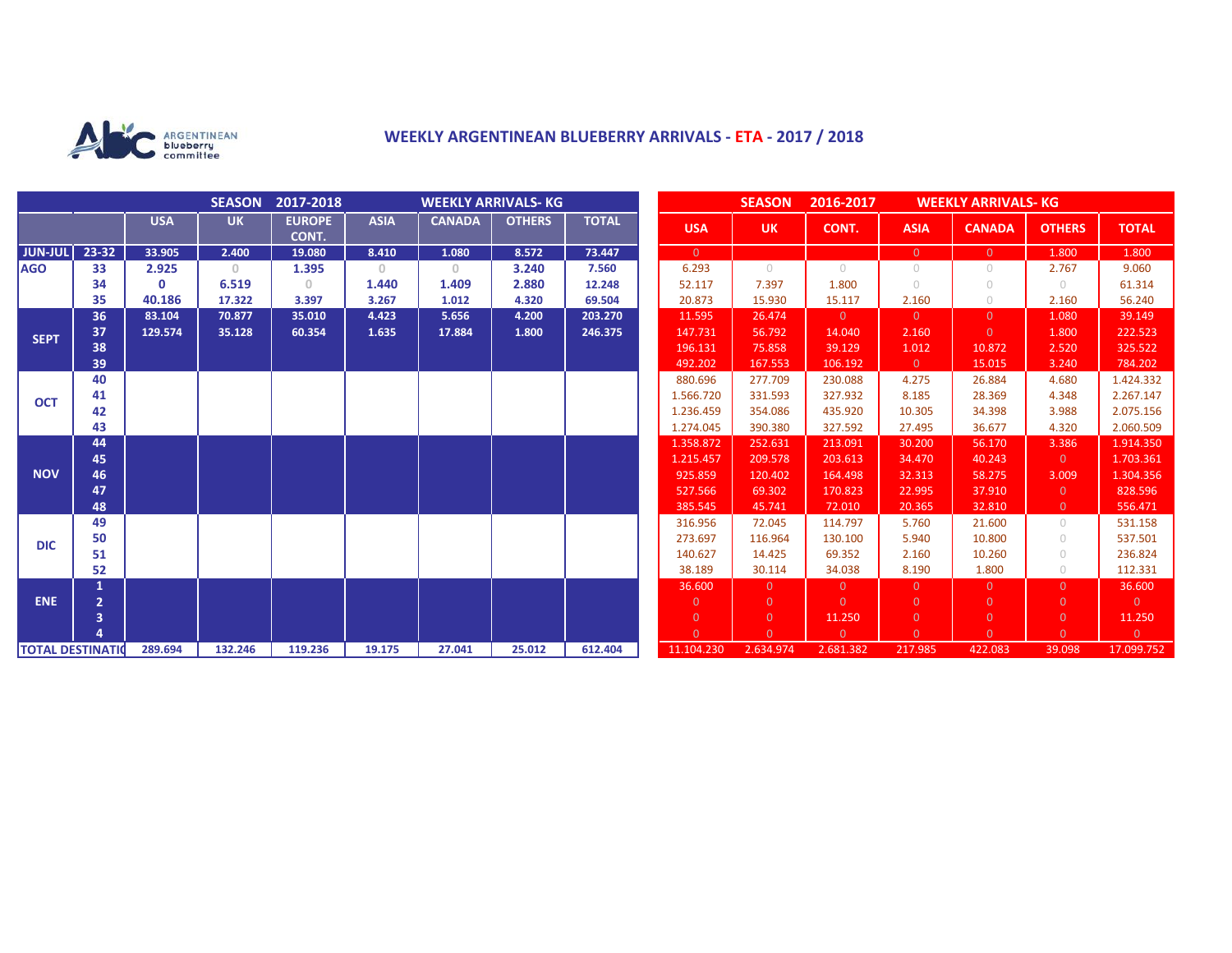



**WEEKLY ARGENTINEAN BLUEBERRY ARRIVALS - ETA - 2017 / 2018 - U.S.A.**



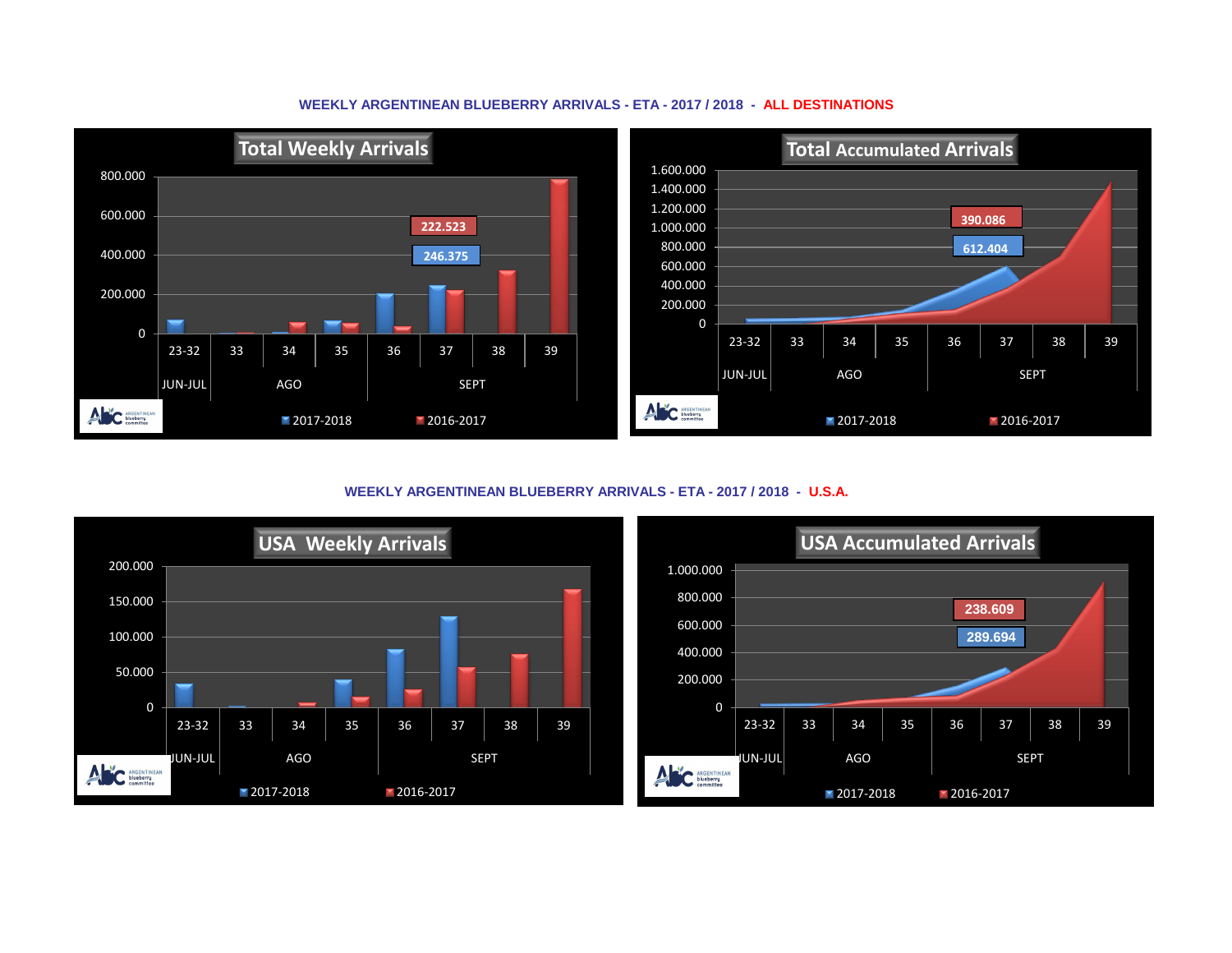## **WEEKLY ARGENTINEAN BLUEBERRY ARRIVALS - ETA - 2017 / 2018 - UK**



**WEEKLY ARGENTINEAN BLUEBERRY ARRIVALS - ETA - 2017 / 2018 - CONTINENTAL EUROPE**